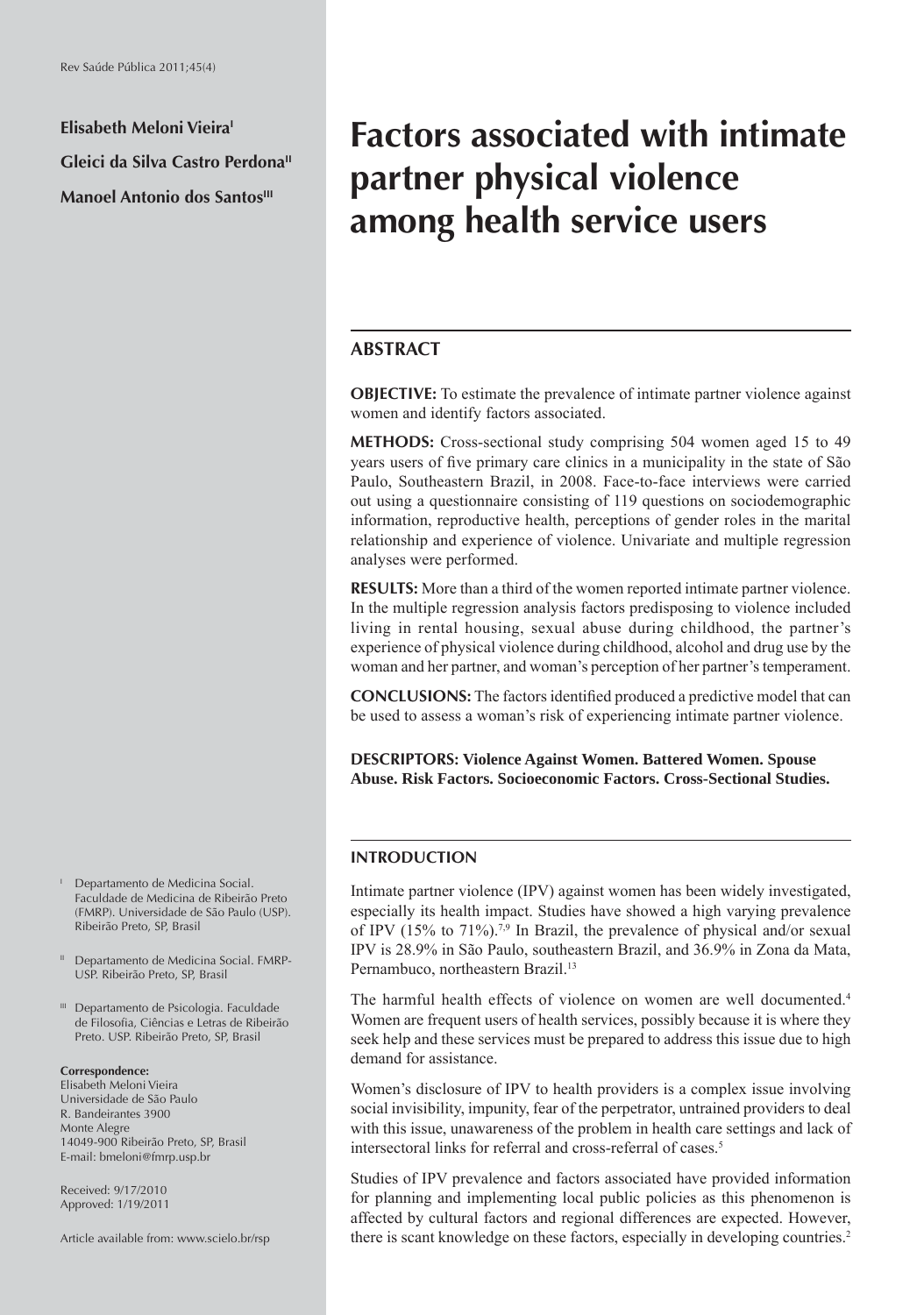There is a need to more accurately assess IPV given its complexity and importance. The present study aimed to estimate the prevalence of IPV against women and identify factors associated.

## **METHODS**

This is a cross-sectional study comprising 504 female users aged 15 to 49 years of five primary care clinics in the municipality of Ribeirão Preto, southeastern Brazil, conducted from August 11 to December 8, 2008.

Sample selection was based on the number of visits and activity at each primary care clinic in the previous two years (2006–2007). The sample size was calculated based on the estimation of proportions for finite population. These were proportionately distributed 4,064 visits, calculated by the average monthly visit at each clinic in 2006 excluding the atypical months of January and December. There were randomly selected 504 women for a 4.4% relative error and  $\alpha = 0.05$ . proportional to the monthly attendance at each clinic including all users and the productivity of each physician. Inclusion criteria were: female; age between 15 and 49 years; and have a scheduled visit with a general practitioner or gynecologist at the clinic. Nine women who reported never having had an intimate relationship were excluded from the analysis.

On-site face-to-face interviews were conducted individually by trained interviewers before or after the visit. A questionnaire consisting of 119 questions on sociodemographic characteristics, reproductive health, perceptions of gender roles in a marital relationship and experience of violence. There were used questions from the World Health Organization (WHO) multi-country study, especially those about violence, partner and gender.<sup>a</sup>

The response variable was present when at least one response was "yes" to the six questions about physical IPV. These questions included: Has he slapped you or thrown something at you that could hurt you? Has he pushed or shoved you? Has he hit you with his fist or with something else that could hurt you? Has he kicked you, dragged you or beaten you up? Has he choked or burnt you on purpose? Has he threatened to use or actually used a gun, knife or other weapon against you?.

The independent variables included sociodemographic information: age (15–25; 26–35; 36–45; 46–49); marital status (married; living with a partner; single or widowed; separated or divorced); skin color (white; non-white); religion (Catholic; Evangelical; other); level of education  $(8, 9-11)$ ;  $>12$  years of schooling); head of household (her spouse/partner; the respondent; her father or mother; other); socioeconomic status (assessed through purchasing power: class A, B, C, D, E); type of living arrangement (own housing or not); past history of family violence: abused mother (yes, no); abused mother-in-law (yes, no); spouse or partner abused during childhood (yes, no); past history of sexual abuse (yes, no), which was defined as sexual touching before age 15; reproductive health: age at sexual debut  $(\leq 14; 15-16; 17-18; \geq 19)$ ; number of pregnancies (none, 1, 2, 3 or more); and abortion (yes, no); alcohol use by the respondent: very frequent (almost every day or 1 to 2 times per week) or frequent (once every month) was considered alcohol use and occasional use or never was considered non-use. Current or past drug use by the respondent (yes, no); alcohol use by her partner or spouse (same categories); drug use by the partner (yes, no); problems in the past 12 months due to her partner's alcohol use (yes, no); partner engaging in physical violence against other men (yes, no); perceptions on her partner's temperament (calm, aggressive) and gender roles. For gender role, three variables from the WHO study were tested.<sup>13,a</sup> The first one included six statements about female's and male's behavior in a relationship focusing on gender roles. Respondents were asked whether they agreed, disagreed with each statement or did not know. A score was added for each positive answer and the responses were rated 1 to 7. The second variable, gender violence, assessed to which extent they agree that violence was acceptable when they did not behave according to the female's role; for example, refuse to have sex or being unfaithful. They were read six statements and asked whether they agreed with the justification of violence so it was called acceptance of violence (yes, no). The third variable was having a controlling partner. A controlling partner was defined when the respondents answered yes to any of seven statements about their partner's behavior, such as keeping her from seeing family and friends, wanting to know where she is all the time and other controlling behaviors (yes, no).

The association between IPV and individual explanatory variables was assessed in the univariate analysis  $(p \le 0.05)$ . A multiple logistic regression model was proposed for the selected variables ( $p \le 0.20$ ) and those variables with  $p<0.05$  were kept in the model using automatic selection methods (stepwise, back and forward selection). All statistical analyses were performed in Stata 9.0.

The principles for research involving human subjects established by Resolution 196/96 of the Brazilian National Health Council were followed. The study was approved by the Research Ethics Committee of Hospital das Clínicas at School of Medicine of

a Garcia-Moreno C, Jansen HAFM, Ellsberg M, Heise L, Watts CH. WHO Multi-country study on women's health and domestic violence against women: initial results on prevalence, health outcomes and women's response. Geneva: World Health Organization; 2005.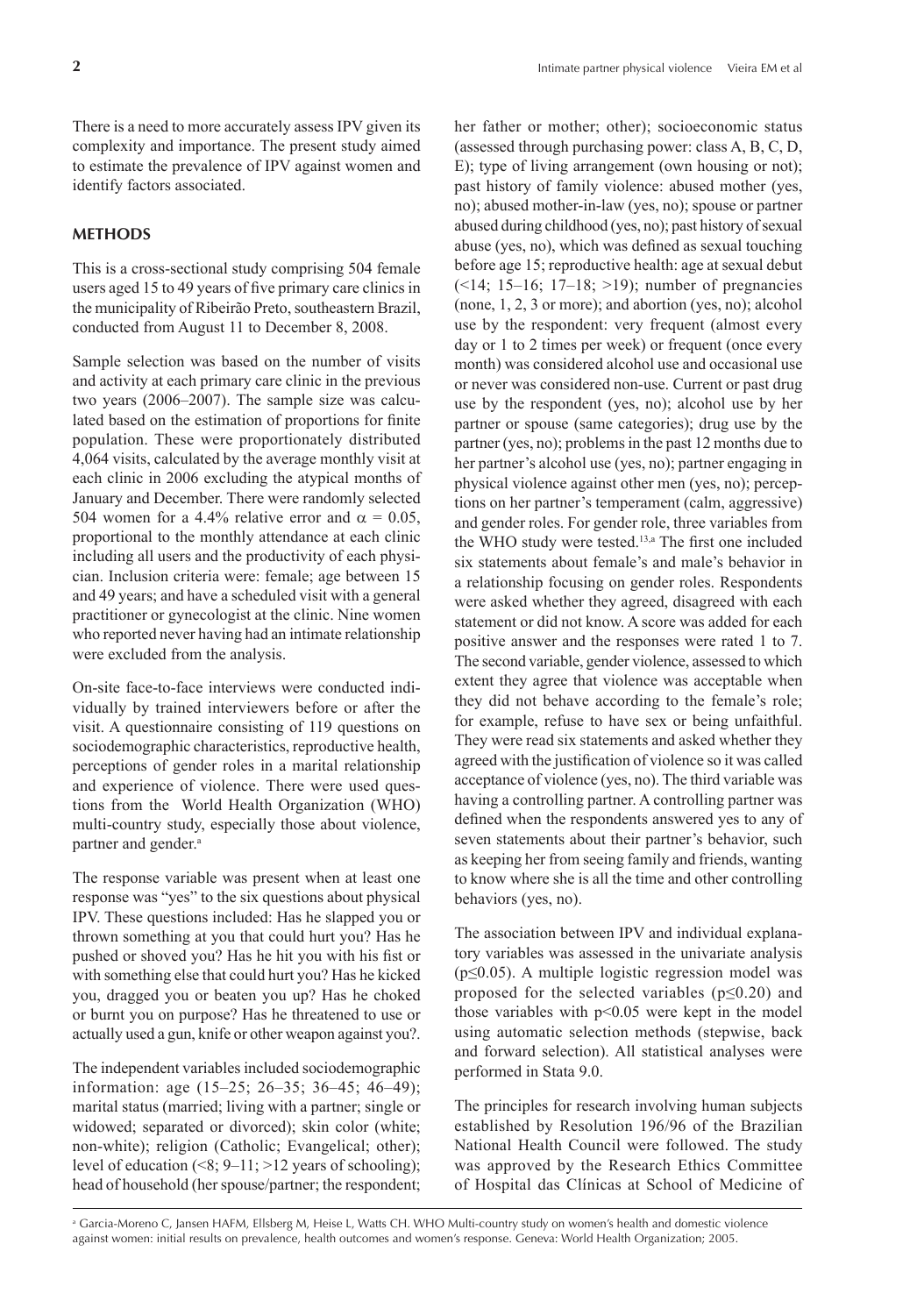| Variable                                             | F              | $\frac{0}{0}$ | p-value |
|------------------------------------------------------|----------------|---------------|---------|
| Age (years)                                          |                |               |         |
| $15 - 25$                                            | 142            | 28.7          |         |
| $26 - 35$                                            | 131            | 26.5          |         |
| $36 - 45$                                            | 146            | 29.5          |         |
| 46-49                                                | 76             | 15.3          | 0.936   |
| Skin color/ethnicity                                 |                |               |         |
| White                                                | 275            | 55.6          |         |
| Mixed                                                | 152            | 30.7          |         |
| Black                                                | 64             | 12.9          |         |
| Native                                               | $\overline{4}$ | 0.8           | 0.93    |
| Religion                                             |                |               |         |
| Catholic                                             | 275            | 55.6          |         |
| Evangelical                                          | 137            | 27.7          |         |
| Spiritist                                            | 36             | 7.3           |         |
| Presbyterian                                         | 12             | 2.4           |         |
| Other                                                | 35             | 7.0           | 0.119   |
| Education                                            |                |               |         |
| Illiterate to 4 <sup>th</sup> grade                  | 28             | 5.7           |         |
| 5 <sup>th</sup> grade to incomplete<br>middle school | 113            | 22.8          |         |
| Complete middle school                               | 131            | 26.5          |         |
| Complete high school                                 | 204            | 41.2          |         |
| Complete college education                           | 19             | 3.8           | 0.002   |
| Marital status                                       |                |               |         |
| Married                                              | 189            | 38.2          |         |
| Living with a partner                                | 140            | 28.3          |         |
| Separate, single, without a<br>partner               | 113            | 22.8          |         |
| Single with a boyfriend                              | 53             | 10.7          | < 0.01  |
| Housing                                              |                |               |         |
| Own                                                  | 245            | 49.5          |         |
| Rented                                               | 172            | 34.7          |         |
| <b>Borrowed</b>                                      | 59             | 11.9          |         |
| Other                                                | 19             | 3.8           | 0.008   |
| Head of household                                    |                |               |         |
| Spouse/partner                                       | 288            | 58.2          |         |
| Respondent                                           | 98             | 19.8          |         |
| Father                                               | 51             | 10.3          |         |
| Mother                                               | 35             | 7.1           |         |
| Other                                                | 23             | 4.6           | 0.26    |
| Education (years of schooling)                       |                |               |         |
| $0 - 8$                                              | 215            | 43.4          |         |
| $9 - 11$                                             | 239            | 48.3          |         |
| >12                                                  | 41             | 8.3           | 0.033   |

**Table 1.** Absolute frequencies and percentages of sociodemographic variables and p-value of the test of association with the variable intimate partner violence by univariate logistic

| Variable    | F. | $\%$     | p-value |
|-------------|----|----------|---------|
| <b>CCBE</b> |    |          |         |
| А           |    | 37 7.5   |         |
| B           |    | 116 23.4 |         |
| C           |    | 179 36.2 |         |
| D           |    | 121 24.4 |         |
| F           | 42 | 8.5      | 0.06    |

CCBE: Brazil's socioeconomic status classification

Ribeirao Preto-Universidade de São Paulo (USP) (no.1285/2007). All respondents signed an informed consent form. The interviewers and supervisors were instructed to advise women who disclosed a history of violence about their civil rights and social resources available in the city, and they were handed a brochure with a list of organizations and locations where they could obtain information and support to protect them against violence.

#### **RESULTS**

The prevalence of IPV at once during their lifetime was 34.5%. The respondents' mean age was 33.2 years (standard deviation [SD] 10 years). Most self-reported being white, and reported being Catholic, and married or living with a partner. About a fifth was single or separated but had an intimate partner. A smaller proportion was separated or divorced and did not have an intimate partner. Most (48.2%) had at least eight years of schooling, 43.4% 9–11, and only 8.2% had more than 12 years of schooling (corresponding to college education). Most women reported their spouse or partner was the head of household, and that they owned a home and belonged to socioeconomic class C or D (Table 1).

Age and skin color were not associated with physical violence. Physical violence was more prevalent among Evangelicals or women of other religions, but it was not statistically significant. IPV was almost four times more likely among separated or divorced women. The less educated the woman the more likely she was of experiencing IPV. Although IPV was high among those in classes A and E (40.5% and 45.2%, respectively), no significant association was found. Not owing a home was a risk factor for IPV. Women who lived in rental housing or other similar types of living arrangements were more likely to experience IPV than those who reported living in their own home. Although most women reported their spouse/partner was the head of household, those who identified themselves as heads of household were more likely to experience IPV. The likelihood of IPV increased by 96% among those who identified themselves as head of household, by 5% among those reported their spouse/partner was head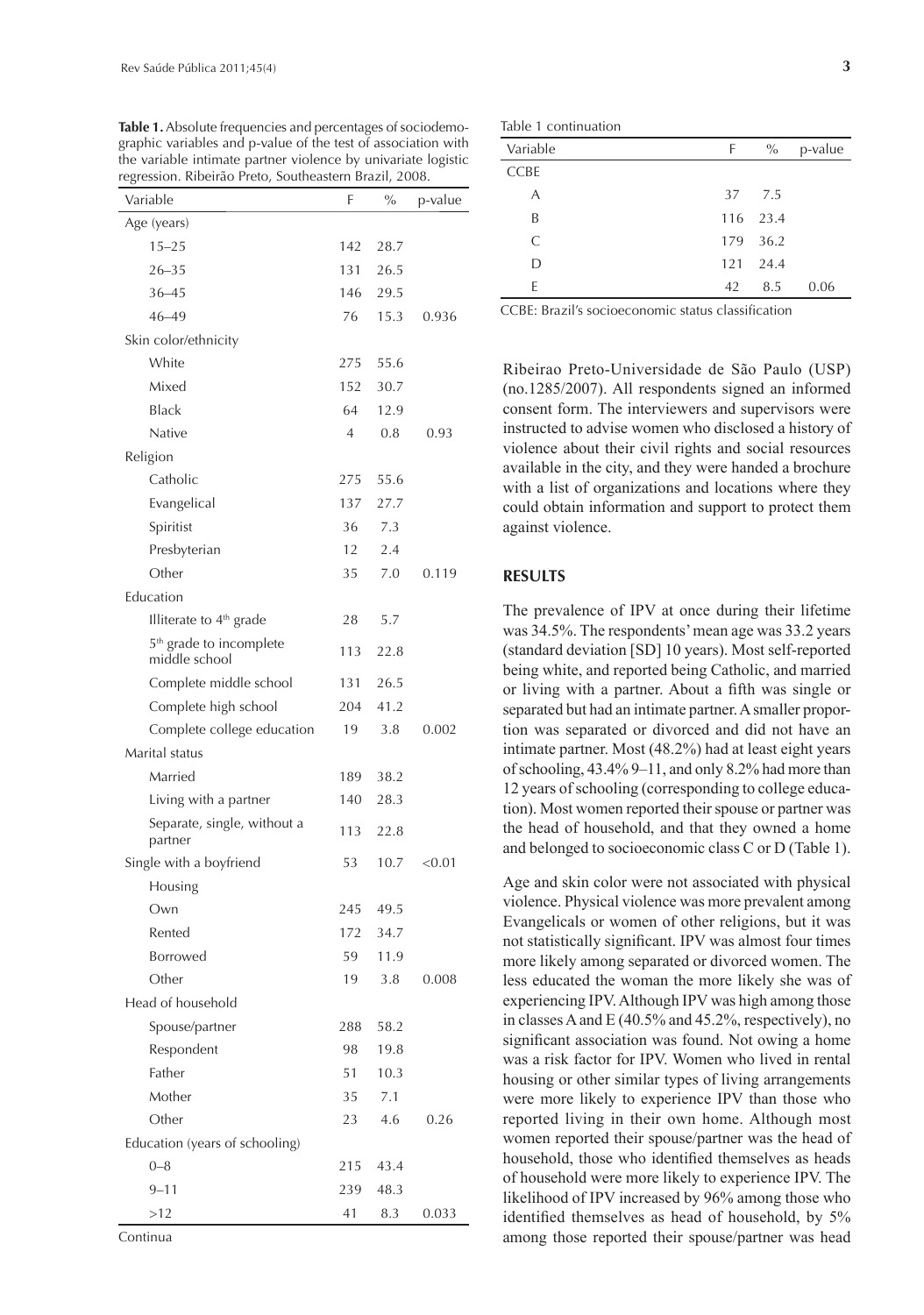Table 2 continuation

**Table 2.** Univariate analysis of intimate partner violence and factors associated. Ribeirao Preto, Southeastern Brazil, 2008.

| Variable                         | OR           | 95%Cl    | p-value |
|----------------------------------|--------------|----------|---------|
| Marital status                   |              |          |         |
| Married                          | 1            |          |         |
| Living with a partner            | 2.7          | 1.7;4.3  | < 0.001 |
| Single                           | 1.5          | 0.9;2.5  | 0.142   |
| Separated, divorced              | 4.0          | 2.1;7.5  | < 0.001 |
| Education (years of schooling)   |              |          |         |
| $9 - 11$                         | 1            |          |         |
| < 8                              | 1.9          | 1.3;2.8  | 0.001   |
| $\geq$ 12                        | 1.2          | 0.6;2.4  | 0.631   |
| Head of household                |              |          |         |
| Parent                           | 1            |          |         |
| Spouse/partner                   | 1.0          | 0.6; 1.8 | 0.858   |
| Respondent                       | 2.0          | 1.1;3.6  | 0.030   |
| Other                            | 1.8          | 0.7;4.6  | 0.234   |
| Housing arrangement              |              |          |         |
| Own                              | $\mathbf{1}$ |          |         |
| Rented                           | 1.9          | 1.3;2.6  | 0.001   |
| Abused mother                    |              |          |         |
| No                               | $\mathbf{1}$ |          |         |
| Yes                              | 1.9          | 1.3;2.8  | 0.001   |
| Abused mother-in-law             |              |          |         |
| No                               | 1            |          |         |
| Yes                              | 2.0          | 1.3;3.0  | 0.002   |
| Abused partner during childhood  |              |          |         |
| No                               | 1            |          |         |
| Yes                              | 3.3          | 2.1;5.1  | < 0.001 |
| Sexual abuse                     |              |          |         |
| No                               | 1            |          |         |
| Yes                              | 2.6          | 1.7;3.9  | < 0.001 |
| Age at sexual initiation (years) |              |          |         |
| >19                              | 1            |          |         |
| $<$ 14                           | 2.9          | 1.6;5.2  | < 0.001 |
| $15 - 16$                        | 1.9          | 1.1;3.2  | 0.018   |
| $17 - 18$                        | 1.8          | 1.0;3.0  | 0.037   |
| Number of pregnancies            |              |          |         |
| $\overline{0}$                   | 1            |          |         |
| 1                                | 2.1          | 1.1;3.7  | 0.017   |
| $\overline{2}$                   | 4.1          | 2.2;7.7  | 0.000   |
| 3 or more                        | 4.0          | 1.7;9.1  | 0.001   |
| Abortion                         |              |          |         |
| No                               | 1            |          |         |
| Yes                              | 2.0          | 1.3;3.1  | 0.002   |
| Acceptance of violence           |              |          |         |
| No                               | $\mathbf{1}$ |          |         |
| Yes                              | 1.9          | 1.1;3.3  | 0.018   |

|  |  | To be continued |
|--|--|-----------------|
|--|--|-----------------|

| Variable                                                            | <b>OR</b>    | 95%Cl     | p-value |
|---------------------------------------------------------------------|--------------|-----------|---------|
| Controlling partner                                                 |              |           |         |
| No                                                                  | $\mathbf{1}$ |           |         |
| Yes                                                                 | 3.8          | 2.4;6.0   | < 0.001 |
| Alcohol use by the respondent                                       |              |           |         |
| Rarely                                                              | 1            |           |         |
| Occasionally                                                        | 0.3          | 0.1;0.9   | 0.03    |
| Frequently                                                          | 2.2          | 1.3;3.5   | 0.002   |
| Drug use by the respondent                                          |              |           |         |
| No                                                                  | 1            |           |         |
| Yes                                                                 | 3.4          | 1.7:6.8   | 0.001   |
| Alcohol use by the partner                                          |              |           |         |
| Rarely                                                              | $\mathbf{1}$ |           |         |
| Occasionally                                                        | 1.1          | 0.5;2.2   | 0.859   |
| Frequently                                                          | 1.6          | 1.1;2.4   | 0.018   |
| Drug use by the partner                                             |              |           |         |
| No                                                                  | 1            |           |         |
| Yes                                                                 | 5.8          | 3.6;9.5   | < 0.01  |
| Partner with problems due to alcohol abuse in the last<br>12 months |              |           |         |
| No                                                                  | 1            |           |         |
| Yes                                                                 | 3.5          | 2.3;5.2   | < 0.01  |
| Partner engaging in physical violence against other men             |              |           |         |
| No                                                                  | 1            |           |         |
| Yes                                                                 | 9.6          | 5.3;17.4  | < 0.01  |
| Perception of partner's<br>temperament                              |              |           |         |
| Calm                                                                | 1            |           |         |
| Aggressive                                                          | 31.8         | 15.6;64.9 | < 0.01  |
| Easily lose control                                                 | 11.5         | 6.7;19.5  | < 0.01  |

of household and by 77.5% when others (siblings, grandparents, uncles etc.) were the head of household (Table 2).

 $\overline{\phantom{a}}$ 

Having an abused mother was associated with IPV. Of all respondents, 33.4% reported witnessing their mother being abused. When they were asked about their mother-in-law being abused, 22.4% of women said yes. The likelihood of experiencing IPV increased by 92% among women of abused mothers and by 96% among those with abused mothers-in-law.

When they were asked if their partners have been abused during childhood, 20.6% answered yes. The same was seen for sexual abuse, which was reported by 22.5% of the women studied. IPV was two and a half times as likely among women with a history of sexual abuse and three times as likely among those whose partner was abuse during childhood.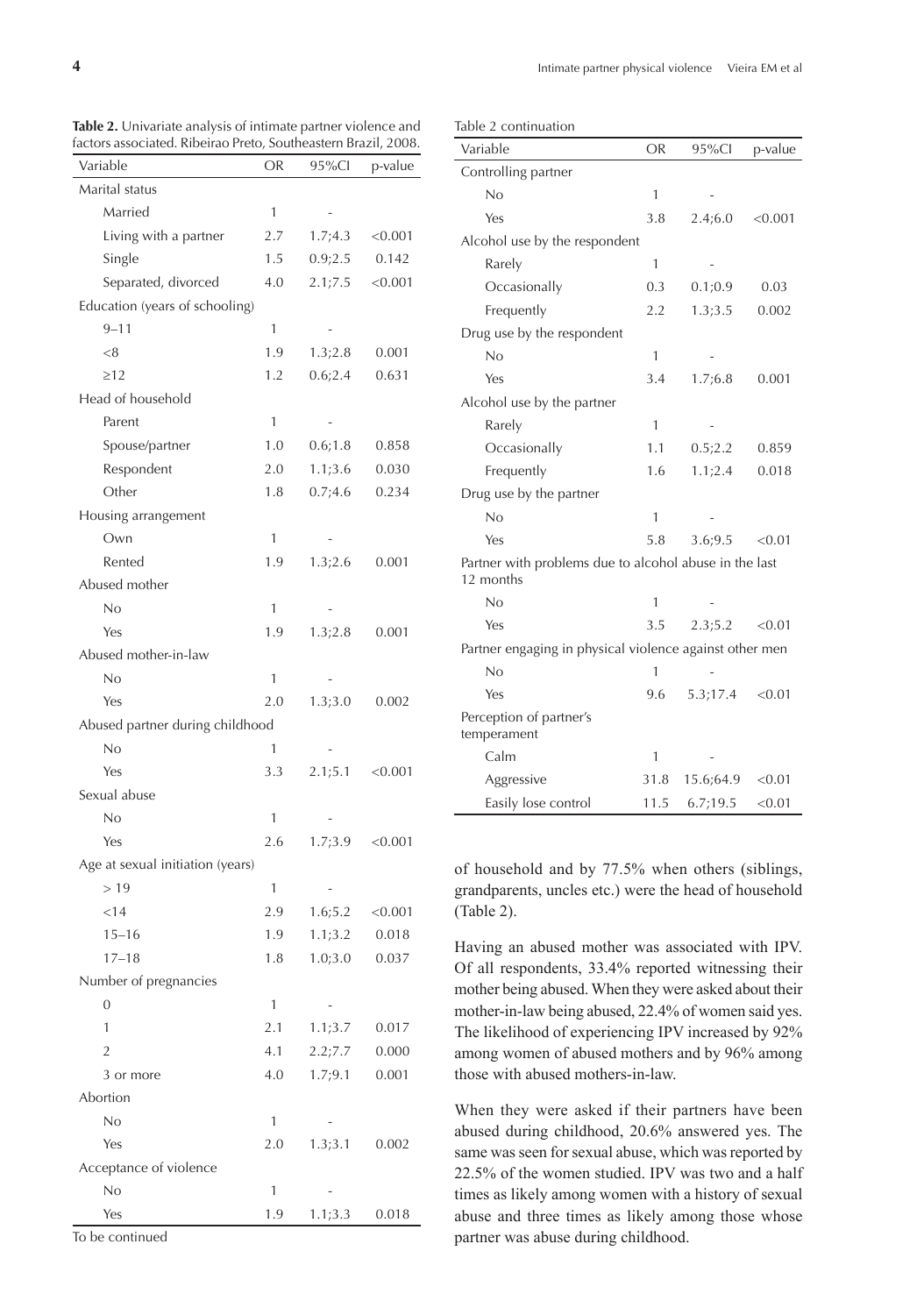The average age of sexual debut was 16.7 years, and almost half were sexually active before age 17. Sexual initiation before age 14 increased by almost three times the risk of IPV. Of all, 18.5% were never pregnant and 48.8% had one to two pregnancies. Greater number of pregnancies was associated with IPV. Those who had more than three pregnancies were more likely to experience IPV than those who had never been pregnant.

Of all respondents, 21.4% said having an abortion related to physical violence. The risk of IPV increased by 97% among those who had an abortion (Table 2).

Issues of gender roles in the couple's relationship were not associated with the outcome. Most women disagreed with any justification for violence. About one third women did not classify their partner as a controlling person. The risk of IPV increased by 93% among those who agreed with any justification for violence; and having a controlling partner increased this risk by about four times (Table 2).

As for alcohol use, 16.5% reported frequent use, 7.1% reported once a month and 76.3% occasional use. As for drug use, 7.2% reported current or previous use. The risk of IPV was higher among frequent users of alcohol or drugs. Alcohol use increased twice and drug use increased at least three times the likelihood of experiencing IPV (Table 2).

IPV was more likely among women with a partner who very frequently used alcohol or had a past or current history of drug use. The risk of IPV increased by 59% with frequent alcohol use and by nearly six times with drug use by their partner. About 30.0% of the women had financial, family or other problems due to their partner's alcohol use, increasing at least three times the risk of IPV (Table 2).

Among the partners, 14.7% had engaged in physical violence against other men. Most women perceived their partner as a calm and balanced person. The risk of IPV increased more than 30 times when they were considered to be aggressive.

The selected variables for the multivariate analysis were: level of education, marital status, type of living arrangement, sexual abuse, abused mother by their father, abused partner during childhood, alcohol use by the women and their partner, drug use by the partner, partner's problems due to alcohol abuse in the last 12 months, partner engaging in physical violence against other men and perceptions of the partner's temperament (Table 3).

Women living with a partner, separated or divorced were twice more likely to experience IPV than married women, a difference that was statistically significant. Having less than eight years of schooling increased

**Table 3.** Multivariate analysis of intimate partner violence and factors associated. Ribeirao Preto, Southeastern Brazil, 2008.

| Variable                                                | OR           | southeastern prazing<br>95%Cl | p-value |
|---------------------------------------------------------|--------------|-------------------------------|---------|
| Education (years of schooling)                          |              |                               |         |
| >9                                                      | 1            |                               |         |
| < 8                                                     | 1.5          | 0.9;2.5                       | 0.143   |
| Marital status                                          |              |                               |         |
| Married                                                 | 1            |                               |         |
| Living with a partner                                   | 1.9          | 0.98;3.5                      | 0.060   |
| Single and widowed                                      | 1.0          | 0.5;2.1                       | 0.925   |
| Separated and divorced                                  | 2.3          | 1.0;5.1                       | 0.049   |
| Type of housing arrangement                             |              |                               |         |
| Own                                                     | 1            |                               |         |
| Rented                                                  | 1.7          | 1.0;2.9                       | 0.039   |
| Sexual abuse                                            |              |                               |         |
| No                                                      |              |                               |         |
| Yes                                                     | 1.9          | 1.0;3.4                       | 0.041   |
| Abused mother                                           |              |                               |         |
| No                                                      | 1            |                               |         |
| Yes                                                     | 1.5          | 0.9;2.6                       | 0.115   |
| Abused partner during childhood                         |              |                               |         |
| No                                                      | 1            |                               |         |
| Yes                                                     | 1.9          | 1.1;3.6                       | 0.035   |
| Alcohol use by the respondent                           |              |                               |         |
| No                                                      | 1            |                               |         |
| Yes                                                     | 2.5          | 1.2;5.1                       | 0.010   |
| Alcohol use by the partner                              |              |                               |         |
| No                                                      | 1            |                               |         |
| Yes                                                     | 2.0          | 1.1;3.8                       | 0.029   |
| Drug use by the partner                                 |              |                               |         |
| No                                                      | 1            |                               |         |
| Yes                                                     | 3.3          | 1.7;6.3                       | < 0.01  |
| Partner with problems due to alcohol abuse in the last  |              |                               |         |
| 12 months                                               |              |                               |         |
| No                                                      | 1            |                               |         |
| Yes                                                     | 1.6          | 0.8;2.9                       | 0.170   |
| Partner engaging in physical violence against other men |              |                               |         |
| No                                                      | 1            |                               |         |
| Yes                                                     | 2.7          | 1.2;5.7                       | 0.012   |
| Perception of the partner's temperament                 |              |                               |         |
| Calm                                                    | $\mathbf{1}$ |                               |         |
| Aggressive                                              | 9.3          | $5.4;16.1 \le 0.01$           |         |

the risk of IPV by  $47\%$ , but it was not significant. Women who were living in rental housing or similar living arrangements, who experienced sexual abuse, and whose partner was abused during childhood were twice as likely to experience IPV. Having an abused mother increased the risk of IPV by about 50% though it was not significant. Alcohol use by the woman or her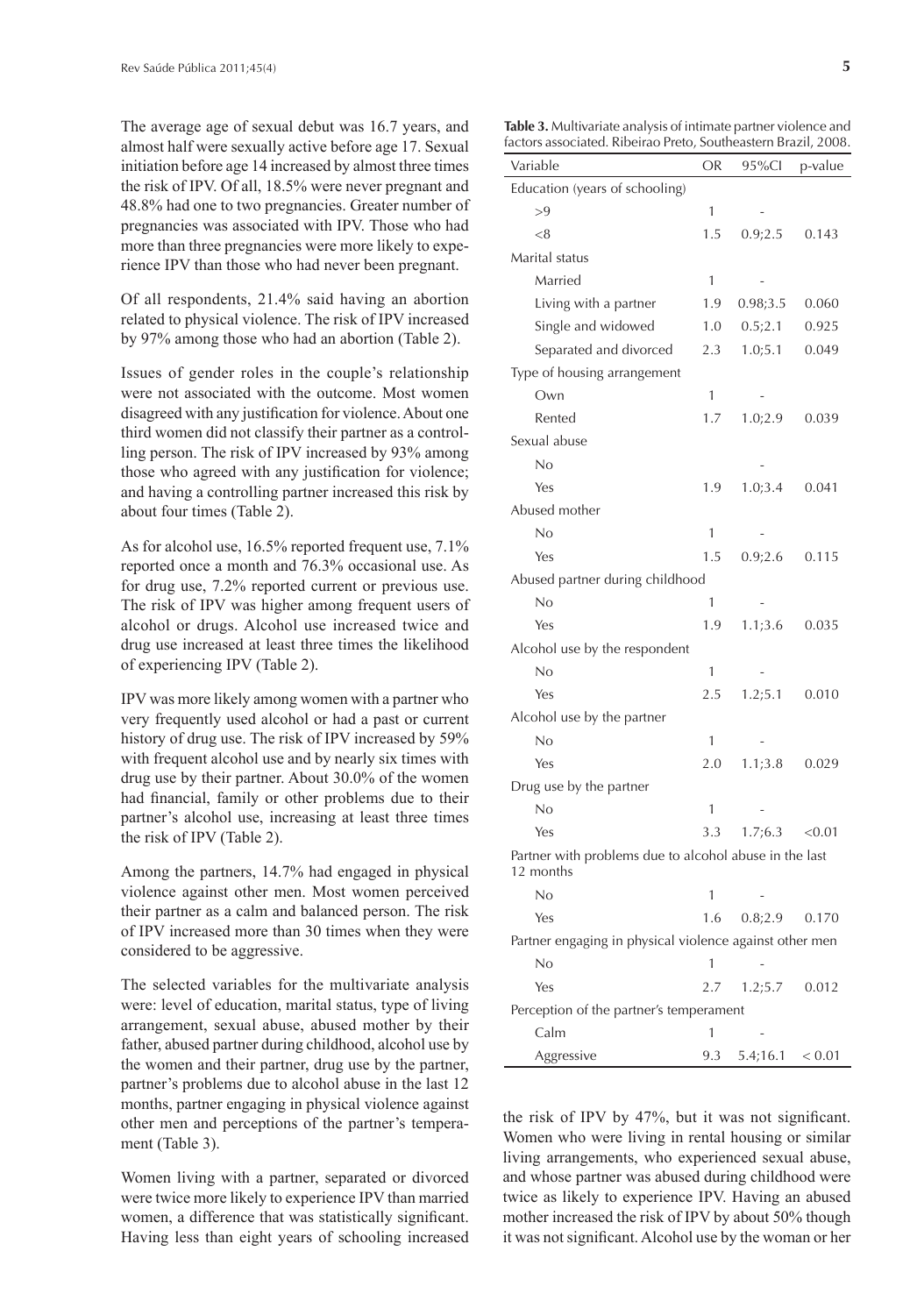partner was found a significant factor, but it was more relevant among women as they were two and a half times more likely to experience IPV compared with those not reporting alcohol use. Drug use by the partner and partner engaging in physical violence against other men increased more than three times and more than twice the risk of IPV, respectively. IPV was nine times more likely among those who perceived their partner as aggressive (Table 3).

In the multivariate analysis, family history of violence, including sexual abuse, alcohol and drug use, physical violence against other men and the perception of the partner as being aggressive remained in the model (Table 3). However, only two sociodemographic variables were significant: being separated or divorced and living in rental housing.

A confusion matrix including the sample and resulting scores was used to assess model performance. The cut-off probability was 0.34. Women with scores greater than 0.34 were categorized as experiencing IPV. The model's sensitivity was 80.7% and specificity was 82.8%, with correct classification in 83.5%.

### **DISCUSSION**

The prevalence of IPV among users of health services in the city of Ribeirão Preto is similar that described in other Brazilian studies. A study conducted in a primary care unit in the city of Porto Alegre, southern Brazil, found a 38% prevalence of IPV.<sup>12</sup> Schraiber et al<sup>15</sup> investigated users of 19 primary care services in the metropolitan area of São Paulo, and found a 40.4% prevalence of IPV, ranging from  $38.6\%$  to  $42.1\%$ . Marinheiro et al,  $13$ in a study limited to one health district in Ribeirão Preto, estimated an IPV prevalence of 26.4%.

In the present study, IPV was not associated with age, skin color and religion. Age has not often been associated with IPV, although some studies have showed higher prevalence among young people<sup>6</sup> while others have found an association of older partner's age with lower risk.<sup>1</sup> One in every six female college students in Spain has ever experienced violence by an intimate partner or other male person.<sup>17</sup> In eastern India, older age was significantly associated with IPV.<sup>2</sup>

Although no association was found between socioeconomic status and IPV, not owning a home remained associated with IPV even in the multivariate analysis. This may reflect not only by their socioeconomic condition but also their unstable housing arrangement. Ribeirão Preto receives seasonal migrant workers to work on sugar cane harvests who move through this area. Higher levels of education and wages have been identified as protective predictors of the risk and perpetration of domestic violence.1,2,10 A study conducted in the city of São Paulo and Zona da Mata of Pernambuco

found that eight years of schooling or less was associated with IPV, but it lost significance when mediated by other factors.<sup>6,13</sup>

Sociodemographic variables associated with IPV in the univariate analysis in this study, such as level of education, marital status and head of household, seem to point to gender conflicts that cause violence in relationships. More educated women would have more resources to achieve greater autonomy and could be more equipped to identify and break away from abusive relationships. However, women earning more than their partners can be a reason for conflict.<sup>1,2,6</sup> Violence against women occurs as a strategy for the maintenance of male power.

This may explain why IPV occurs among Brazilian women with medium level of education:14 women with lower education would not face gender issues and those with higher education would have a more even balance of power with their partners. In China and India, having a higher level of education is a protective factor against violence.2,18 In developing countries like Turkey, IPV is associated with poverty, unemployment, low education, large number of children and female submission to family authority.<sup>15</sup> Being the head of household opposes social norms of gender roles and can promote IPV. In emerging economy countries, women who become more socially powerful may face an increased risk of IPV. A study in India have showed that women running small businesses or productive activities were found more likely to experience violence.<sup>2</sup>

The category "separated" was also associated with IPV in a study in São Paulo,<sup>6</sup> which suggests that many women can free themselves from a situation of violence, challenging the stereotype that IPV is irrevocably a chronic situation.

Family history of violence are seen as a major risk factor for violence.6,10 Intergenerational transmission of violence has been used to theoretically explain the relationship between witnessing family violence and IPV. A study with college students in South Carolina, US, showed a correlation between witnessing IPV between parents and physical and psychological violence in one's own relationships.3 Witnessing one's mother being abused by her partner is an important risk factor, and is significantly associated with an increased risk of about five times in IPV.<sup>1,6,10,16,17</sup>

Having witnessed violence against the respondent's or her partner's mother greatly increases the risk of IPV. The social reproduction of family violence can be trivialized and naturalized as part of relationships during the process of children socialization,<sup>3</sup> as well as being abused during childhood, which was found as a significant factor for the risk of being the perpetrator.

Alcohol use by the respondent and her partner was associated with IPV in the multivariate analysis, and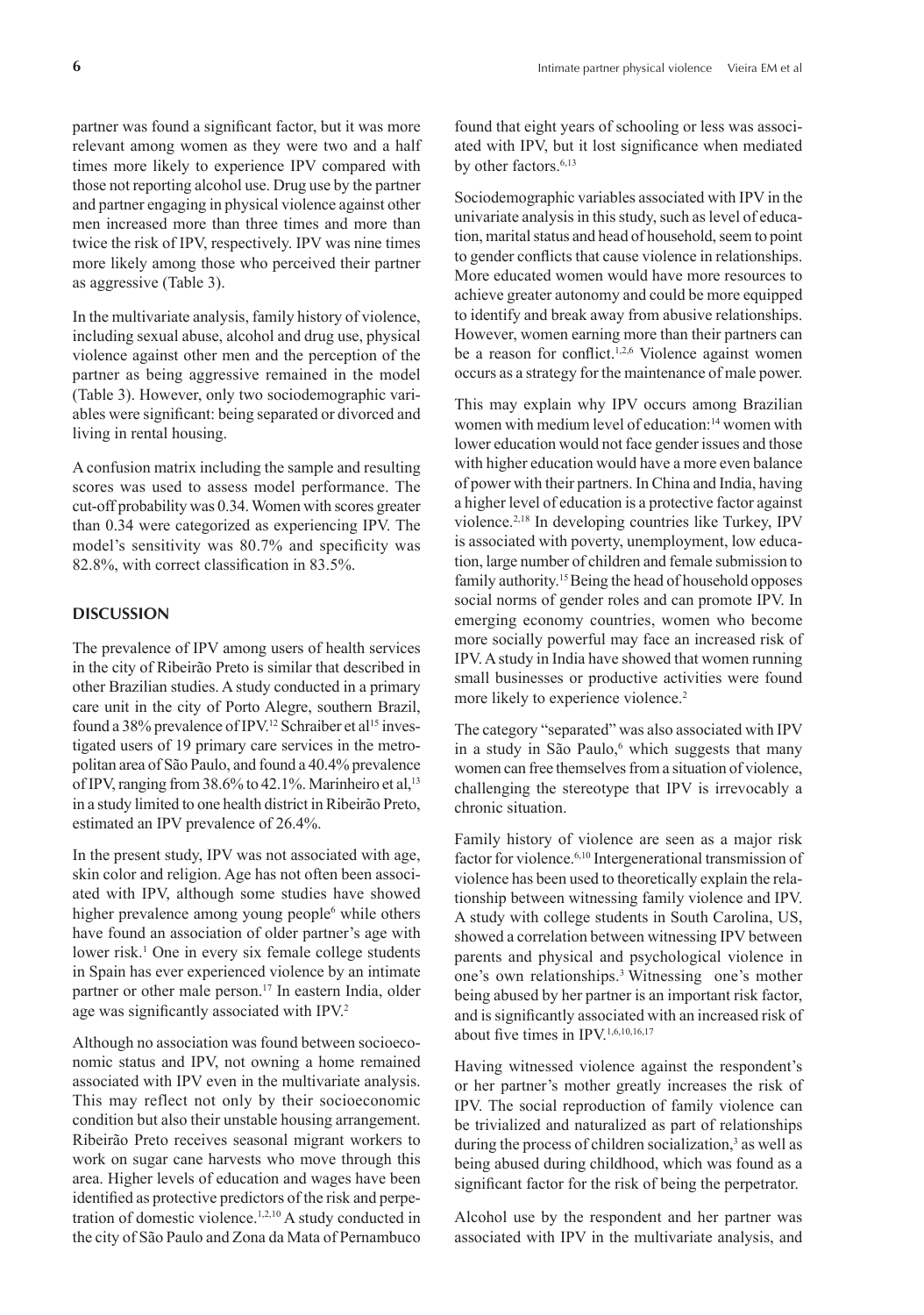the risk of IPV increased with alcohol consumption by the woman. Alcohol abuse by the partner is predictor of IPV against women.1,2,6 Violence episodes are likely to occur when a couple argues whether one or both are under the influence of alcohol.<sup>6</sup>

The woman's perception of her partner's temperament increases the risk of violence. This finding can be used to help health providers assess the risk of violence.

Although there is no consensus on the use of screening protocols for the care of women who suffer IPV,<sup>8</sup> the use of a confusion matrix in the preset study showed the power of the model and the importance of the associated factors in the multivariate analysis. This model could be used in screening protocols with error likelihood lower than 20%.

One of the limitations of this study is that the results can not be generalized to the population as the prevalence of IPV was estimated in a sample from users of health services, which is often higher than the population prevalence.

In conclusion, although IPV is a complex phenomenon, the study was able to identify the variables involved in a predictive model to assess the risk of violence, which can be used in the formulation of public policies against IPV.

## **ACKNOWLEDGEMENT**

To Professor Lilia Blima Schraiber of Universidade de São Paulo Medical School for allowing access to questionnaires and assistance to the research project.